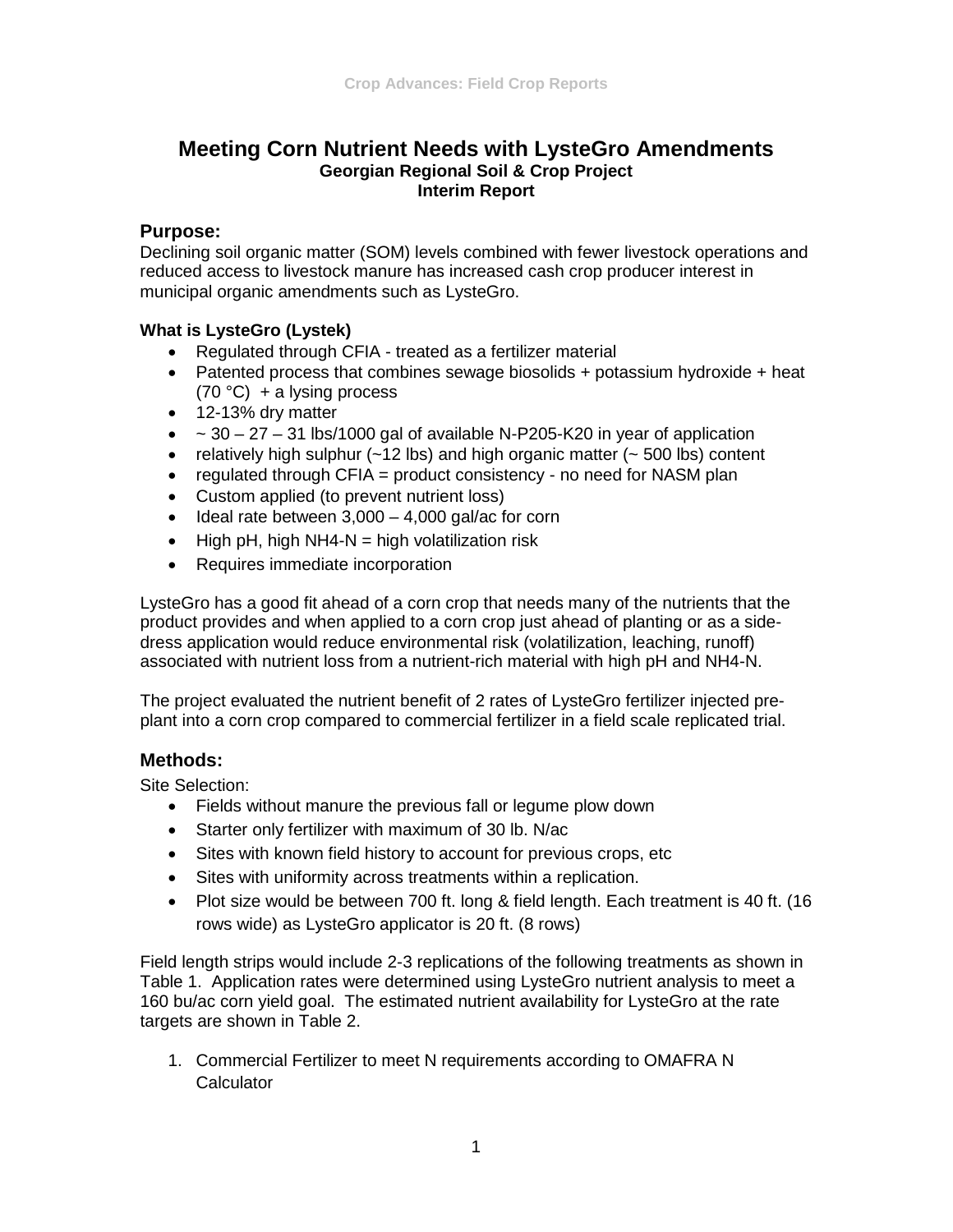- 2. LysteGro @ 4500 gal/ac i.e. current recommended rate for corn, based on OMAFRA NMAN program and 160 bu./ac corn yield goal
- 3. LysteGro @ 3,000 gal/ac approximately 2/3rds recommended rate

#### **Table 1. Suggested Plot Layout for Project Sites**

| Table 2. Approximate Nutrient Availability of LysteGro |  |
|--------------------------------------------------------|--|
|--------------------------------------------------------|--|

| <b>LYSTEGRO LB/1000</b> |                                                 |       | <b>160 BU/AC</b><br><b>CORN</b> | <b>LYSTEGRO</b> |           |
|-------------------------|-------------------------------------------------|-------|---------------------------------|-----------------|-----------|
|                         | <b>CROP</b><br><b>AVAILABLE</b><br><b>TOTAL</b> |       | <b>REMOVAL</b>                  | 4500<br>G/AC    | 3000 G/AC |
| <b>NITROGEN</b>         | 46                                              | 30    | 132                             | 135             | 90        |
| P <sub>205</sub>        | 69                                              | $28*$ | 67                              | 126             | 84        |
| K20                     | 31                                              | 28    | 46                              | 126             | 84        |

\*56 lbs P205 available over longer term

### **Results:**

The study was carried out at 5 different locations with the layout shown in Table 1 and with individual site information shown in Table 3. Overall results indicate that the LysteGro provided the nutrients required by the corn crop and at all but one site, outyielded the commercial fertilizer treatments by an average 16.5 bushels/acre (range -6 to 32). The site details and yield results are shown in the tables and graphs below. Original soil fertility levels were not available when compiling plot results, but the results suggest that micro nutrients, including sulphur, and the addition of organic matter had a positive impact on crop yield. This was especially evident in the site where corn was planted into an old sod field.

The results shown in Table 4 and Figure 1 also indicate that there was no benefit to the additional 1,500 gal/ac applied at the 4,500 gal/ac rate compared to the 3,000 gal/ac rate. A rate of 3,000 gal/ac provided the more economical yield, where the additional 1,500 gal/ac resulted in an average 3.3 bu yield increase (range -3.3 to 14). Soil and weather conditions affect the nutrient availability from organic amendments such as LysteGro, however in 2015, where cool and wetter than normal conditions affected nutrient availability from many manure sources, this did not appear to occur with LysteGro applications.

At harvest, in addition to yield, corn grain protein and stalk nitrate were also measured. Corn grain protein is an indication of late season nitrogen availability and harvest stalk nitrate test, indicates nitrogen left in the corn stalks at harvest and where levels are high provides an indication that applied nitrogen was in excess of crop needs. High stalk nitrate can be an indicator of potential risk for nitrate leaching.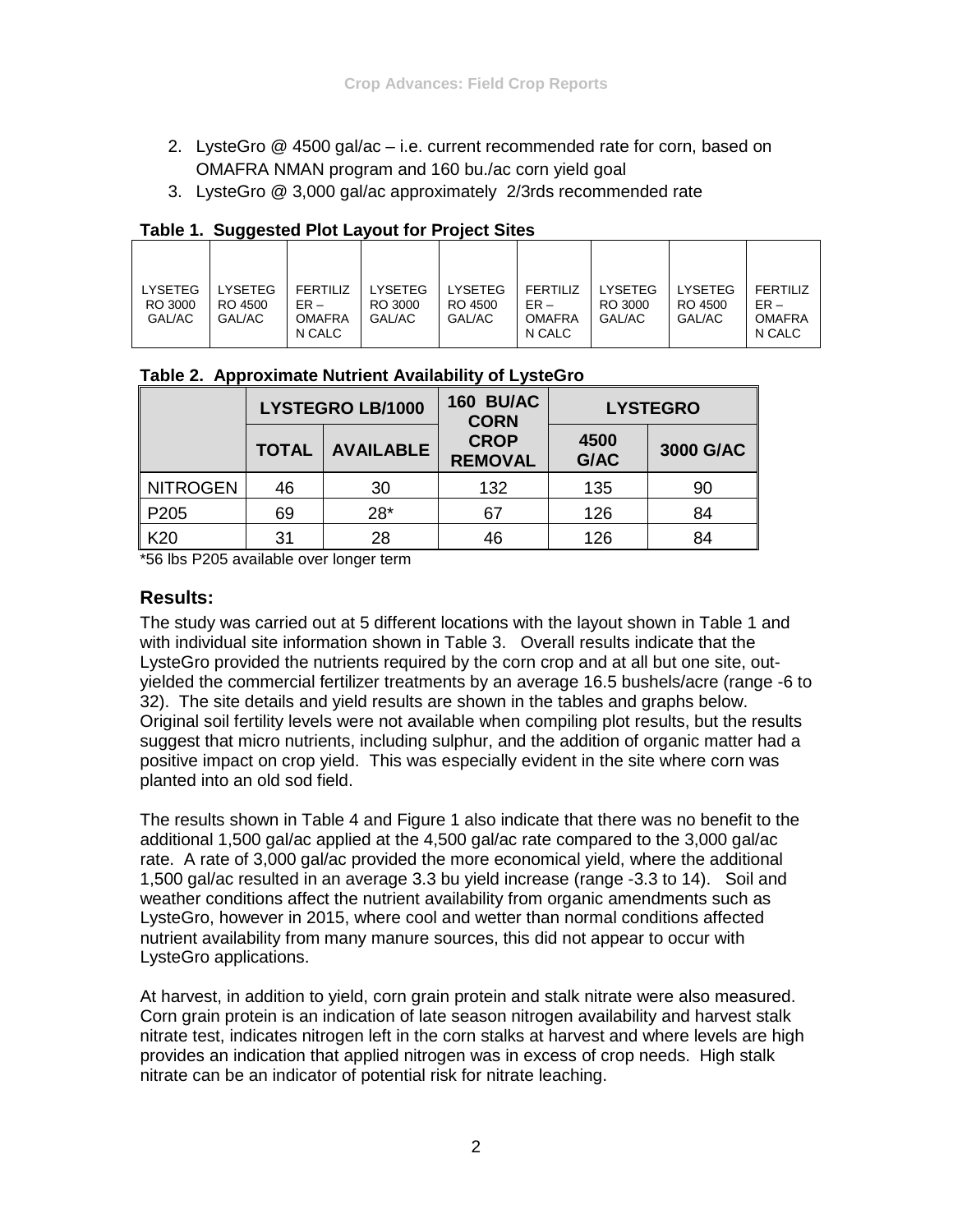Grain corn protein results, shown in Table 5 and Figure 2, indicate a trend that shows the highest protein for the 4,500 gal/ac rate and the lowest protein for the commercial fertilizer treatments and with very little difference between the 4,500 gallon rate and the 3,000 gallon/acre rate. Again this would suggest that 3,000 gal/ac was the appropriate rate for these sites.

The stalk nitrate test results, shown in Table 5 and Figure 3, also follow the trend of highest level of nitrate remaining in the 4,500 gal/ac rate and significantly lower amounts in the commercial fertilizer treatments. The difference at most sites between the 4,500 and 3,000 gal/ac rate suggests that 4,500 gal rate provided more nitrogen than the crop required. This was especially evident at the Blydorp and Bowman site. The Musselman and Wiley site stalk nitrate results would suggest that the crop may have responded to a higher N application, however, the plot results also suggest that there are other factors beyond nutrients that affect yield.

The trend for yield, grain protein and stalk nitrate was the same for each site, except the Pridham site, where yield, grain protein and stalk nitrate were all highest with the commercial fertilizer treatment, but yield from the fertilizer treatment was only 6 bu/ac higher. Clearly there was something else (compaction, poor drainage?) happening at this site.

| <b>Site</b>                            | <b>Wiley</b>              | <b>Bowman</b>                     | <b>Pridham</b>          | <b>Blydorp</b>                | <b>Musselman</b>    |  |
|----------------------------------------|---------------------------|-----------------------------------|-------------------------|-------------------------------|---------------------|--|
| Soil type                              | Loam                      | Silt Loam                         | Silt Clay<br>Loam       | Loam                          | Loam                |  |
| <b>Previous</b><br>Crop                | Wheat                     | Old sod                           | Wheat                   | Soybeans                      | Wheat               |  |
| Planting<br>Date                       | May 2,<br>2015            | May 6,<br>2015                    | May 6,<br>2016          | May 6, 2015                   | May 15, 2015        |  |
| Variety                                | <b>DK36</b><br>(3650 CHU) | <b>DKC33-78</b><br>(2500)<br>CHU) | DK38-03IB<br>(2675 CHU) | <b>DKC33-78</b><br>(2500 CHU) | P9188<br>(2675 CHU) |  |
| <b>Starter</b>                         | 135 lbs 8-<br>$32 - 16$   | 19-34-22-<br>$6S - 7Z$            | $5 - 26 - 15$           | 180 lbs 15-<br>42-42-8S       | No starter          |  |
| Approximate Nutrients Applied (Ibs/ac) |                           |                                   |                         |                               |                     |  |
| Fertilizer<br>check                    | 11-43-22                  | 154-106-<br>94                    | $~130 - 70 - 50$        | $~160 - 76 - 76$              | $~160 - 0 - 0$      |  |
| 3,000<br>gal/ac                        | 90-84-84                  | 162-84-84                         | 90-84-84                | 90-84-84                      | 90-84-84            |  |
| 4,500<br>gal/ac                        | 135-126-<br>126           | 207-126-<br>126                   | 135-126-<br>126         | 135-126-126                   | 135-126-126         |  |

**Table 3. Site Characteristics by Location**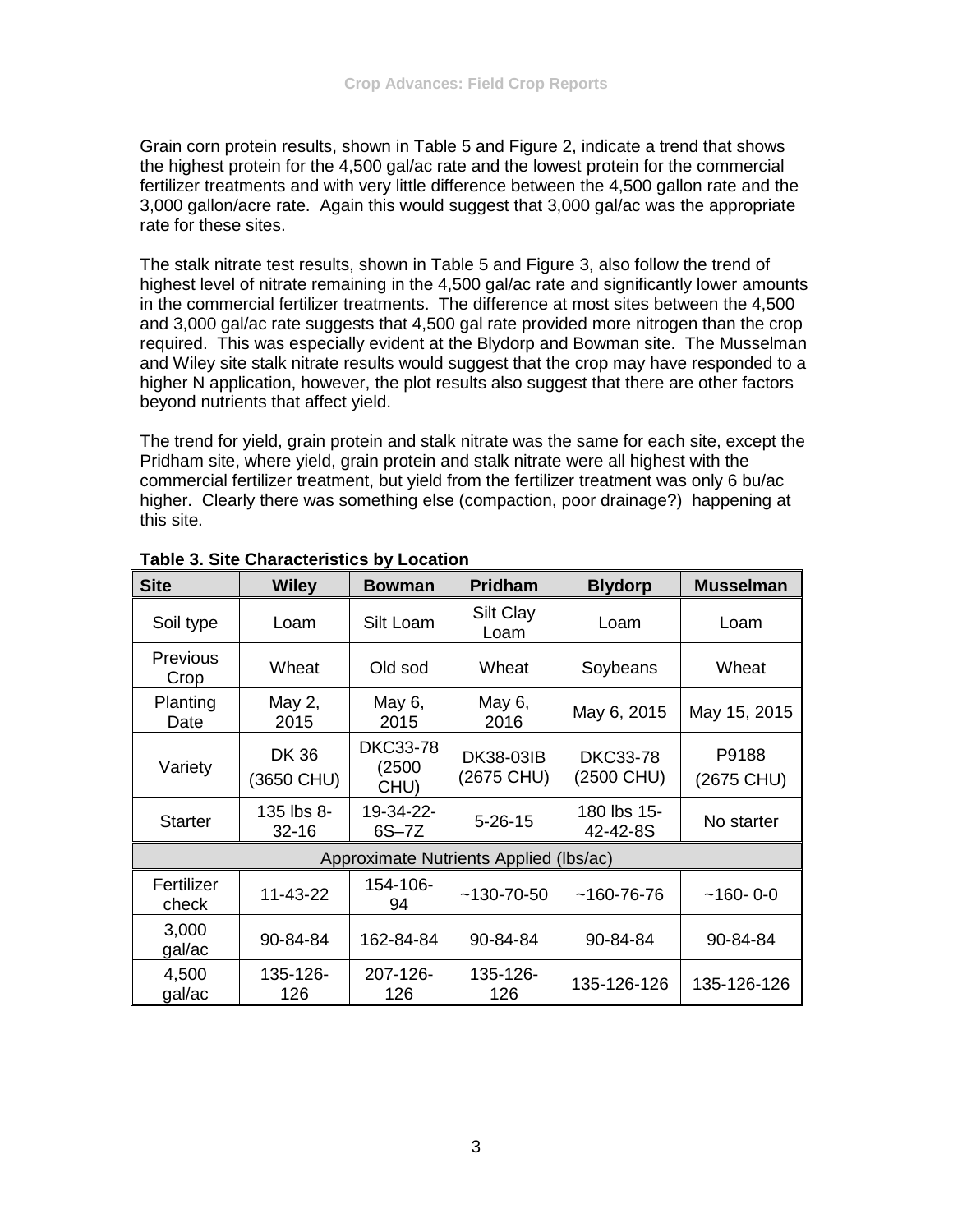|                |                                     | Yield (bu/ac)   |                                        |             |                                |  |
|----------------|-------------------------------------|-----------------|----------------------------------------|-------------|--------------------------------|--|
| <b>Site</b>    | <b>Lystek</b><br><b>Application</b> |                 | <b>Commercial</b><br><b>Fertilizer</b> |             | <b>Yield Δ</b><br>(lystegro vs |  |
|                | 4,500<br>gal/ac                     | 3,000<br>gal/ac | $N-P-K$<br>equivalent                  | fertilizer) |                                |  |
| <b>Blydorp</b> | 175.6                               | 161.6           | 160.3                                  | 8           |                                |  |
| Bowman         | 135.3                               | 135.4           | 103.0                                  | 32          |                                |  |
| Musselman      | 196.7                               | 193.5           | 175.2                                  | 20          |                                |  |
| Wiley          | 220.5                               | 218.1           | 191.6                                  | 28          |                                |  |
| Pridham        | 102.6                               | 105.9           | 110.0                                  | $-6)$       |                                |  |
| Average        | 166.1                               | 162.9           | 148.0                                  | 16.5        |                                |  |

**Table 4. Corn Yields by Location (2015)**

|                | Protein (%)                         |                 |                                  | <b>Stalk Nitrate (ppm)</b>          |                 |                                        |  |
|----------------|-------------------------------------|-----------------|----------------------------------|-------------------------------------|-----------------|----------------------------------------|--|
| <b>Site</b>    | <b>Lystek</b><br><b>Application</b> |                 | <b>Commercia</b><br>I Fertilizer | <b>Lystek</b><br><b>Application</b> |                 | <b>Commercial</b><br><b>Fertilizer</b> |  |
|                | 4,500<br>gal/ac                     | 3,000<br>gal/ac | $N-P-K$<br>equivalent            | 4,500<br>gal/ac                     | 3,000<br>gal/ac | $N-P-K$<br>equivalent                  |  |
| <b>Blydorp</b> | 7.7                                 | 7.3             | 4.6                              | 1,750                               | 684             | 18                                     |  |
| Bowman         | 7.7                                 | 7.4             | 7.3                              | 2,750                               | 2,070           | 982                                    |  |
| Musselman      | 6.5                                 | 6.3             | 5.8                              | 665                                 | 420             | 2                                      |  |
| Wiley          | 7.8                                 | 7.7             | 6.6                              | 120                                 | 109             | 4                                      |  |
| Pridham        | 5.9                                 | 6.1             | 6.4                              | 14                                  | 8               | 533                                    |  |
| Average        | 7.1                                 | 7.0             | 6.1                              | 1060                                | 658             | 308                                    |  |

## **Summary:**

In 2015 the 3,000 gallon/acre rate of LysteGro gave the most economic corn yield with grain protein and stalk nitrogen close to the levels with 4,500 gal/ac application. The LysteGro (4,500 and 3,000 gal/ac results combined) gave an average 16.5 bushel/ac yield advantage to commercial fertilizer treatments with nitrogen applied at the Ncalculator rate. Grain protein and stalk nitrate result confirm that in this study the 3,000 gal/ac rate was

## **Next Steps:**

This project will continue into 2016. A project looking at application into standing corn and after wheat harvest with cover crops will also look at yield and environmental impact of LysteGro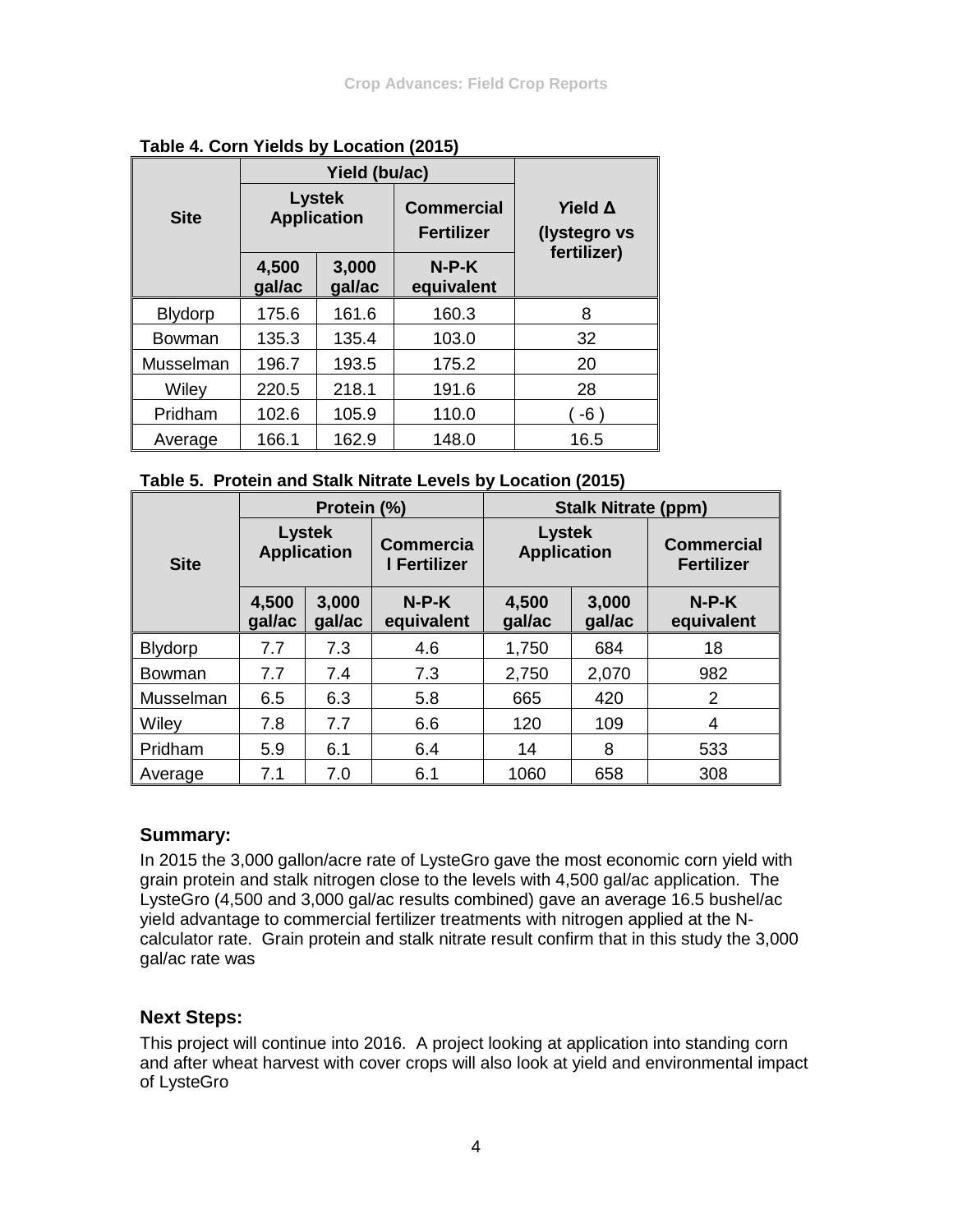